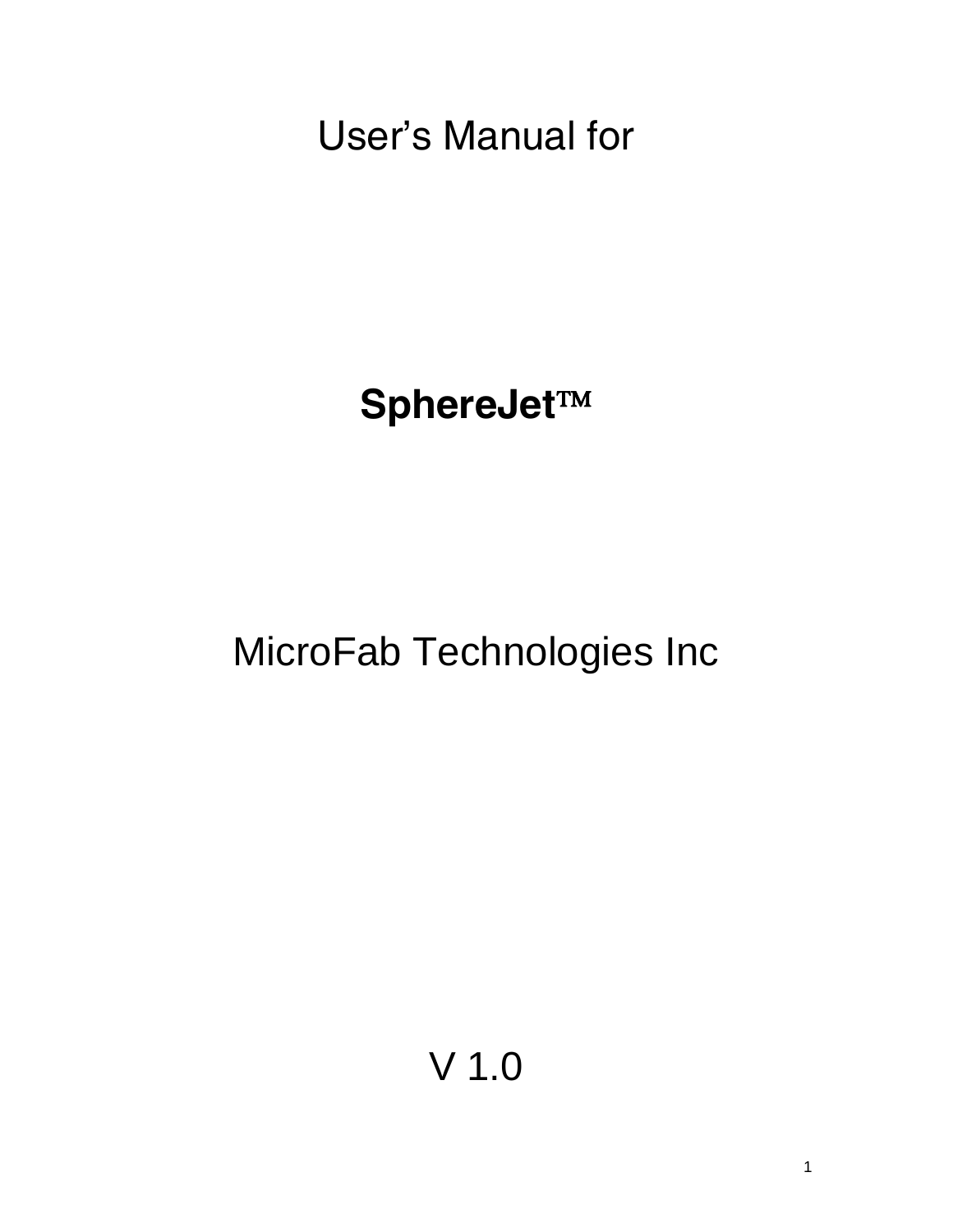#### Contents

|   | Introduction       |  |
|---|--------------------|--|
|   | Installation.      |  |
|   | <b>Environment</b> |  |
|   | <b>Enclosure</b>   |  |
|   |                    |  |
|   |                    |  |
|   |                    |  |
|   |                    |  |
|   |                    |  |
|   | Printhead.         |  |
|   |                    |  |
| 3 |                    |  |
|   |                    |  |
|   | 4.1                |  |
|   | 4.2                |  |
|   | 4.3                |  |
| 5 |                    |  |
| 6 |                    |  |
|   |                    |  |
|   |                    |  |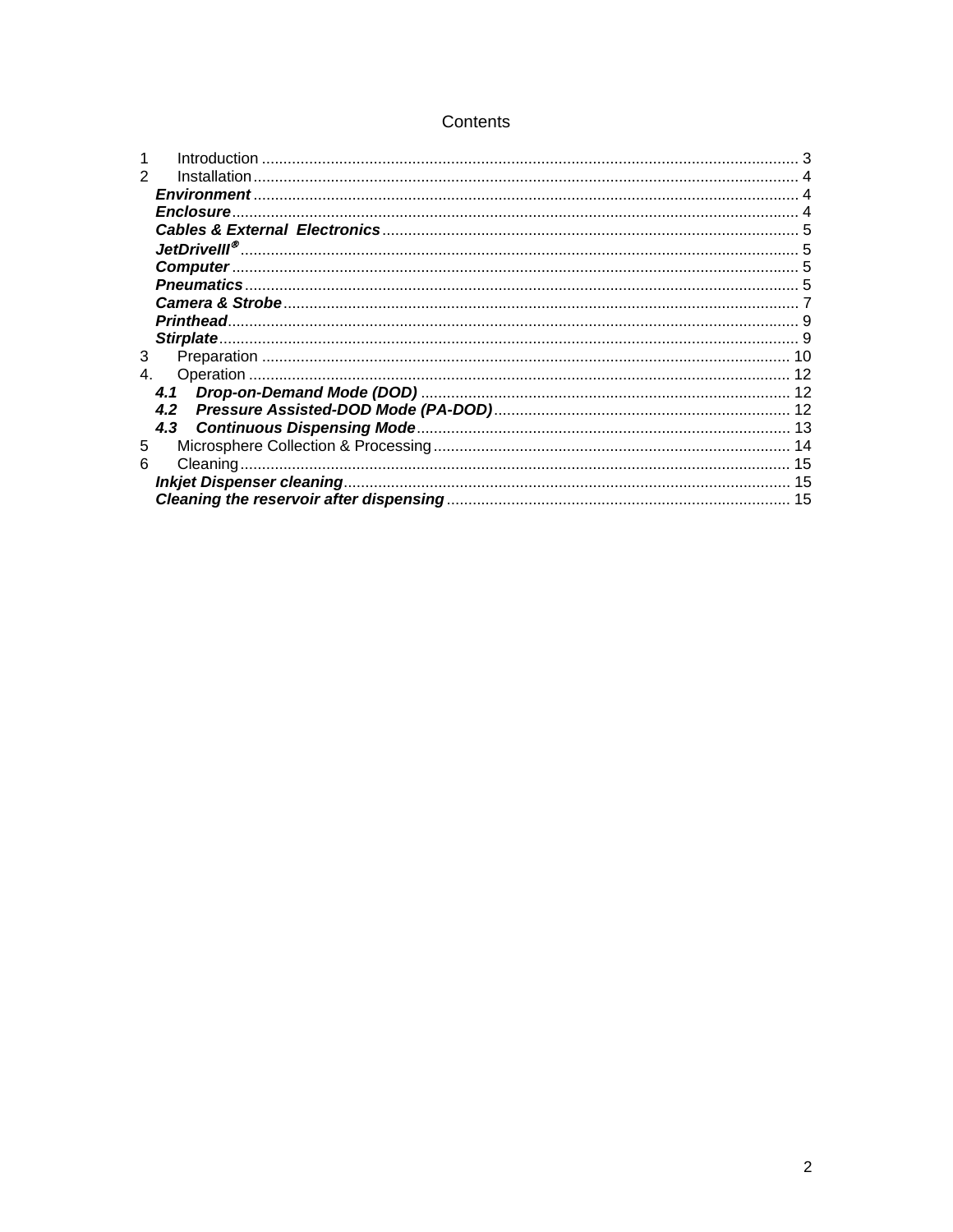## **1 Introduction**

MicroFab's SphereJet™ system is an inkjet-based machine designed for experimental, small batch, microsphere production. Incorporating the principles of solvent-extraction microsphere formation, SphereJet<sup> $m$ </sup> user's can select from drop-on-demand, pressure assisted drop-on-demand, and continuous mode inkjet dispensing to fabricate microspheres. Because the users can select from myriad dispensing and extraction fluids, combined with 3 types of dispensing methods, there are many opportunities to create customized microspheres for their independent applications. MicroFab's SphereJet<sup>TM</sup> system allows the user to determine the best methods and materials for small batch, experimental microsphere production, saving the time and expense of large trials.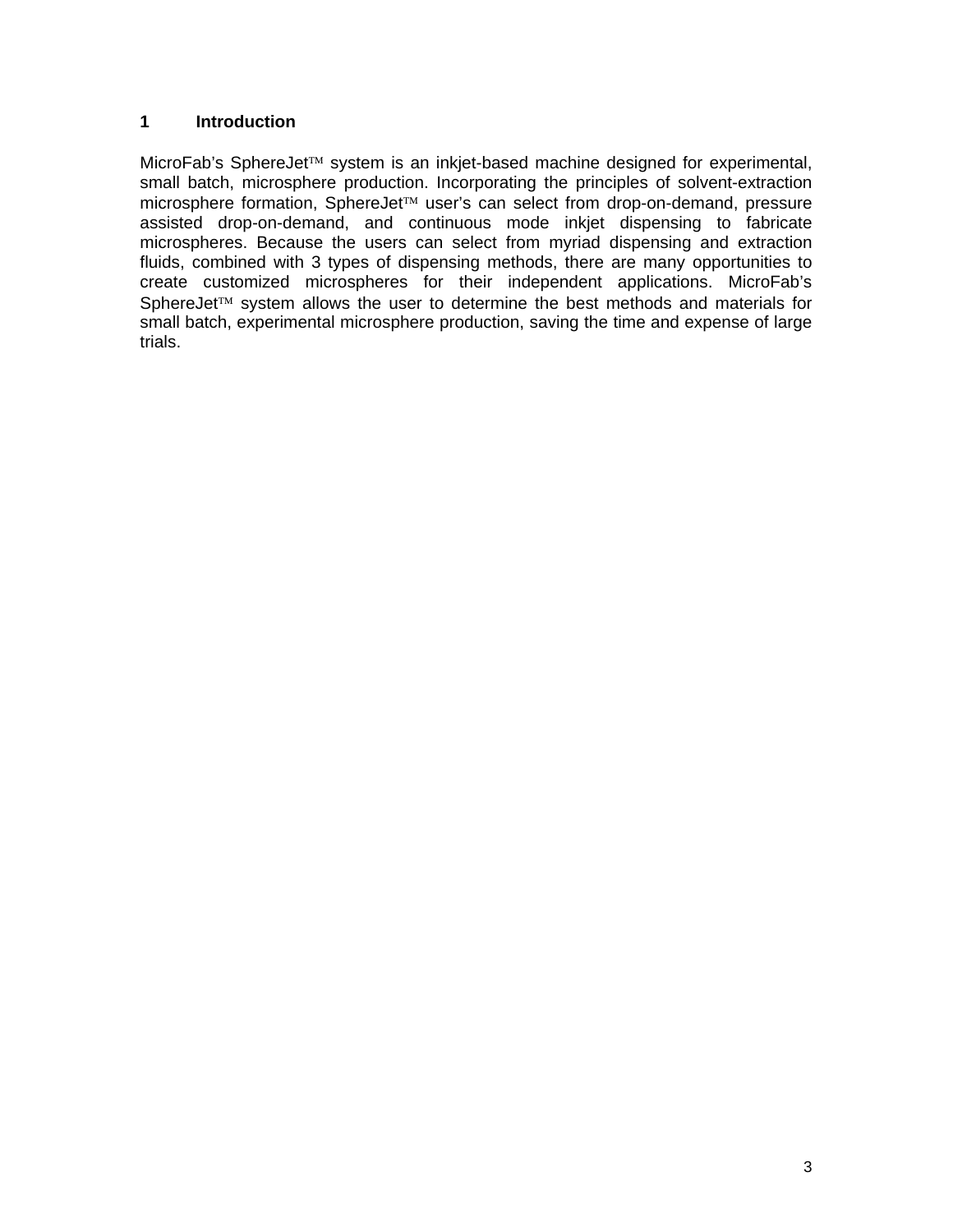

Figure 1 MicroFab's SphereJet™ system

## **2 Installation**

#### *Environment*

Cleanliness is extremely important to the successful operation of an inkjet dispenser. Consider the installation environment carefully before placing your SphereJet<sup> $TM$ </sup> station. Dust or other particulate matter (skin cells, clothing lint, hair, etc.,) in the air can contaminate dispensing fluids or the collection beaker. Protective gloves are recommended when handling devices, reservoir, collection vessel and anything containing or in contact with solvents.

## *Enclosure*

Inside the SphereJet<sup>TM</sup> enclosure resides the stir plate, Z-axis gantry and stage, printhead fixture, and reservoir (Figure 1). Be certain that the station enclosure is placed upon a table top that can hold up to *150lbs*. Also remember to provide enough space to accommodate the computer system, pneumatics box, external electronics, and drive electronics.

The SphereJet<sup>TM</sup> enclosure is outfitted with a 4" diameter closeable ventilation port. This port should be used whenever volatile (lighter or heavier than air) solvents are used in the dispensing fluid or collection vessel. *Be certain adequate ventilation is available*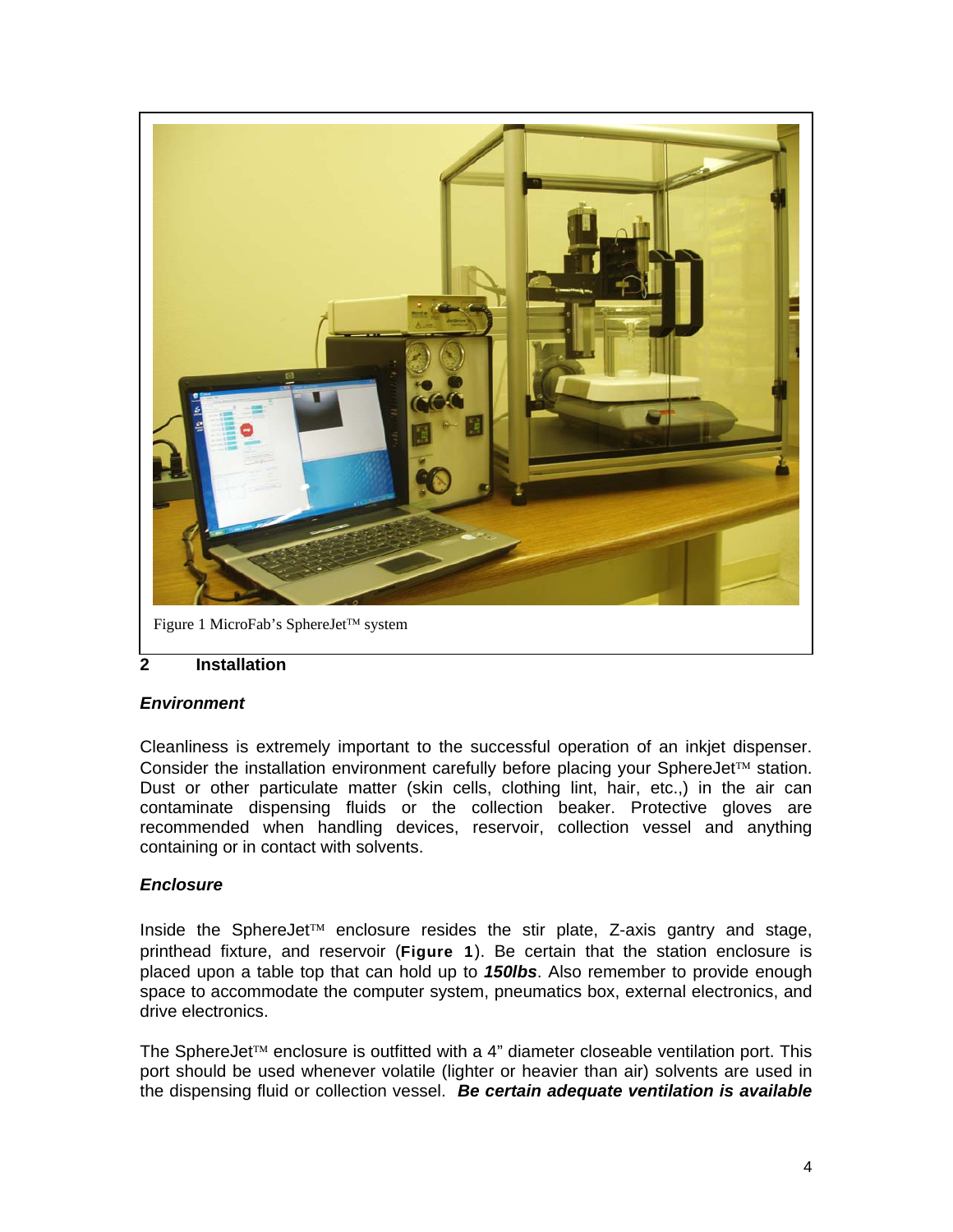*at your facility*. Ensure local compliance for venting vapors to atmosphere.

Always keep the cabinet doors closed unless necessary to access components inside the enclosure cabinet. This will lower contamination and provide some vapor retention. Keep in mind that the SphereJet<sup> $TM$ </sup> system is not air or fluid tight. Use ventilation whenever necessary and be aware of potential hazards from spilling solvents in the workspace.

## *Cables & External Electronics*

All cables that connect the components of the SphereJet<sup> $m$ </sup> system are connected at MicroFab and securely bundled. Bundling helps clear the workspace of clutter and prevents the cables from being trapped by the motion of the Z-axis travel. *Removing or modifying the cable bundling may create interference with this travel*. Cables that are not connected out-of-the-box will be clearly labeled on how to connect them.

SphereJet<sup>TM</sup> also uses external USB-based electronics to enhance functions while reducing the overall footprint of the station. Like the cables, these components are affixed to one another at MicroFab and should be treated as one component when considering placement. *Modifying this bundling may interfere with component function.* 

Connections between the components require placement in proximity of one another. If this conflicts with the workspace layout, contact MicroFab Technologies Inc. for longer cables.

## *JetDriveIII*

The dispensing software installed on the computer controls MicroFab's JetDriveIII<sup>®</sup> drive electronics box. This component sends the electrical waveform required to drive the inkjet dispenser. Output from the drive electronics feeds to the dispenser and strobe LED that illuminates droplets from the dispenser. The JetDrivelll<sup>®</sup> can be safely placed on top of the pneumatics box to conserve workspace when installing the system.

#### *Computer*

SphereJet<sup> $TM$ </sup> is provided with a laptop adequate for running the drive and image software. Cable connections between the computer and other components are bundled at MicroFab and should not be modified. If modification is required for the workspace, contact MicroFab Technologies Inc. All required software to run the system and vision components are pre-installed. Rescue CD is also provided.

#### *Pneumatics*

MicroFab's pneumatics box included in the SphereJet™ system provides pressure and vacuum control to the inkjet dispenser. This controller is capable of pressure up to 100psi for continuous dispensing applications.

As shown in Figure 2, the pneumatics controller has analog gauges for displaying purge pressure (1) and vacuum (2) each with off/on knob controllers (3 & 4, respectively), a backpressure/purge selector switch (6), two Keyence digital pressure gauges (8 & 10) displaying the pressure or vacuum value sent to the reservoir, a Low/High toggle switch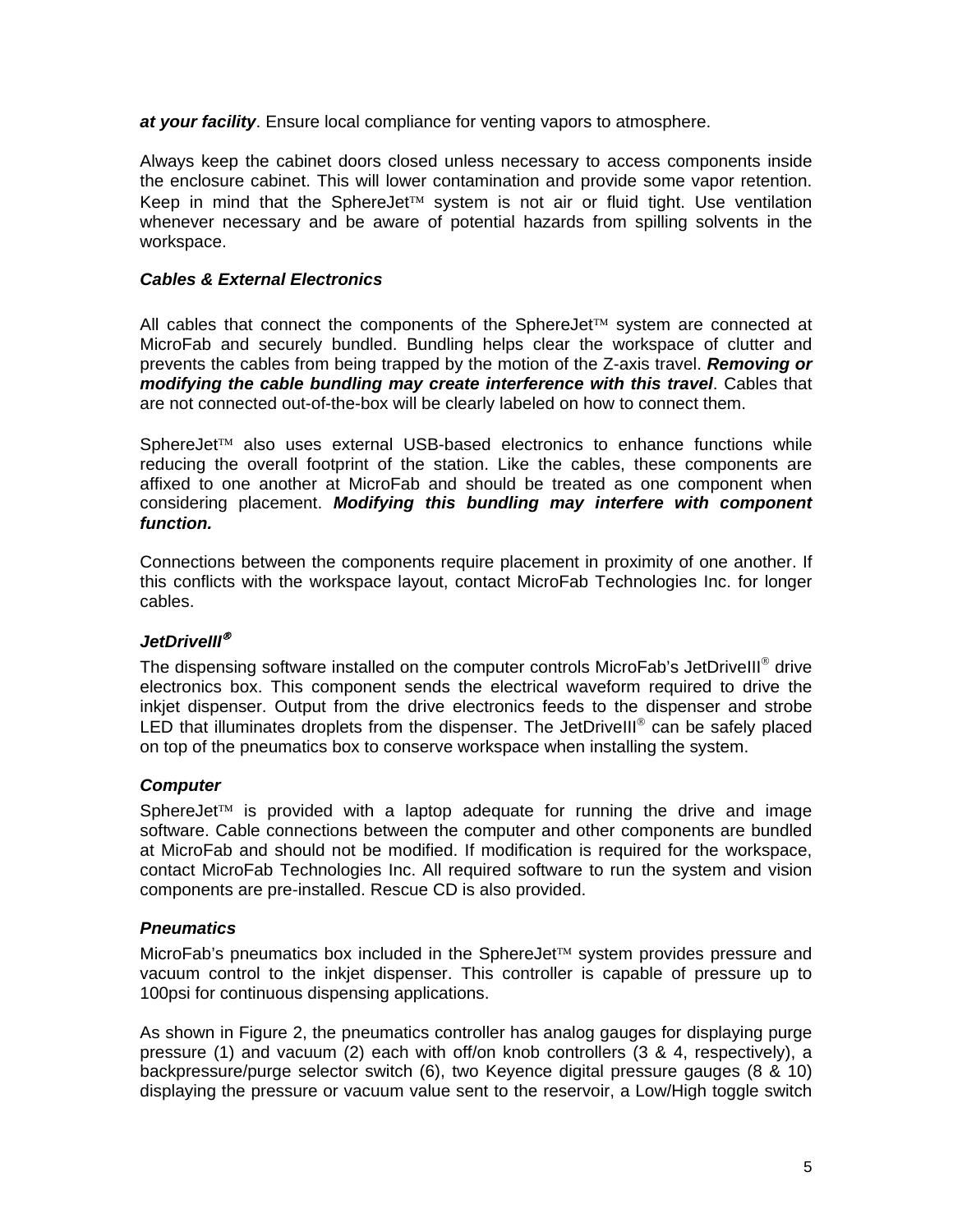(9) to switch, and a Fairchild valve (11) to control backpressure.

The Keyence gauge on the left (8) displays pressure up to 30psi and the gauge on the right (10) displays pressure up to 100psi. The value of pressure displayed on the Keyence gauges (8 & 10) is in inHg. 1.0inHg equals 0.49psi. The Low/High toggle switch (9) between the two Keyence gauges (8 & 10) diverts the pressure/vacuum feed between the two gauges for measuring. If you exceed the pressure threshold of the low pressure gauge (8) switch the Low/High toggle switch (9) to the right to display pressure through the high pressure gauge (10). Fine control of pressure or vacuum to the reservoir is made through the Fairchild valve (11) below the left Keyence gauge (8). The Fairchild valve (11) can move through vacuum and pressure settings between -14.0psi and 100psi. (The strobe delay switch (12) is unused in this setup.)

When the backpressure/purge switch (6) is set toward the "backpressure" position, the pressure or vacuum is exclusively controlled through the Fairchild valve (11) and read on either of the Keyence gauges (8 & 10) depending upon how the Low/High toggle switch (9) is set. The amount of pressure or vacuum available for the Fairchild valve (11) to control depends upon the total amount of pressure or vacuum entering the pneumatics console. While the backpressure/purge switch (6) is set to "backpressure", the pressure switch (5) and vacuum switch (6) are disabled, and will not activate if set to the "on" position. Typically, dispensing experiments are performed with the backpressure/purge switch (6) set to the "backpressure" position.

To purge with pressure, turn the backpressure/purge switch (6) to the "purge" position and turn the pressure switch (5) toward "on". This will send the amount of pressure indicated in the pressure gauge (1) to the reservoir. You can alter the pressure sent to the reservoir by adjusting the purge pressure control knob (3). The digital Keyence gauge (8 or 10) that the Low/High toggle switch (9) is set toward displays the exact amount of purging pressure sent into the reservoir.

To vacuum purge, turn the backpressure/purge switch (6) to the "purge" position and turn the vacuum switch (7) toward "on". This will send the amount of vacuum indicated in the vacuum gauge (2) to the reservoir. You can adjust the vacuum sent to the reservoir during a purge by turning the purge vacuum control knob (4). The digital Keyence gauge (8 or 10) that the Low/High toggle switch (9) is set toward displays the exact amount of purging vacuum sent into the reservoir

When the backpressure/purge switch (6) is set to "backpressure", the positions of the switches (5) and (7) does not have any influence on the pressure/vacuum applied to the reservoir (controlled by the Fairchild regulator). Do not set the backpressure/purge switch (6) to "purge" with the pressure switch (5) and vacuum switch (7) set to "on".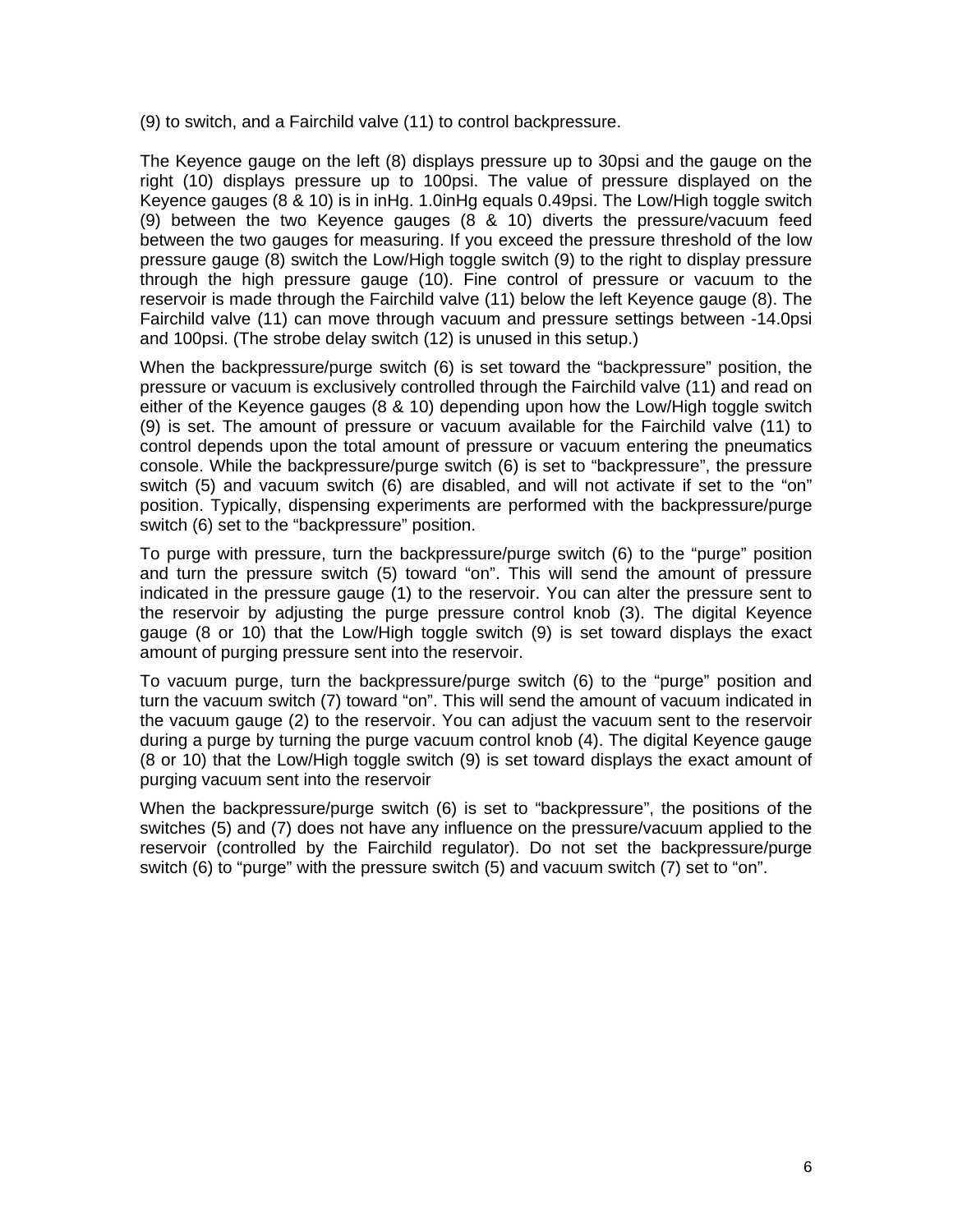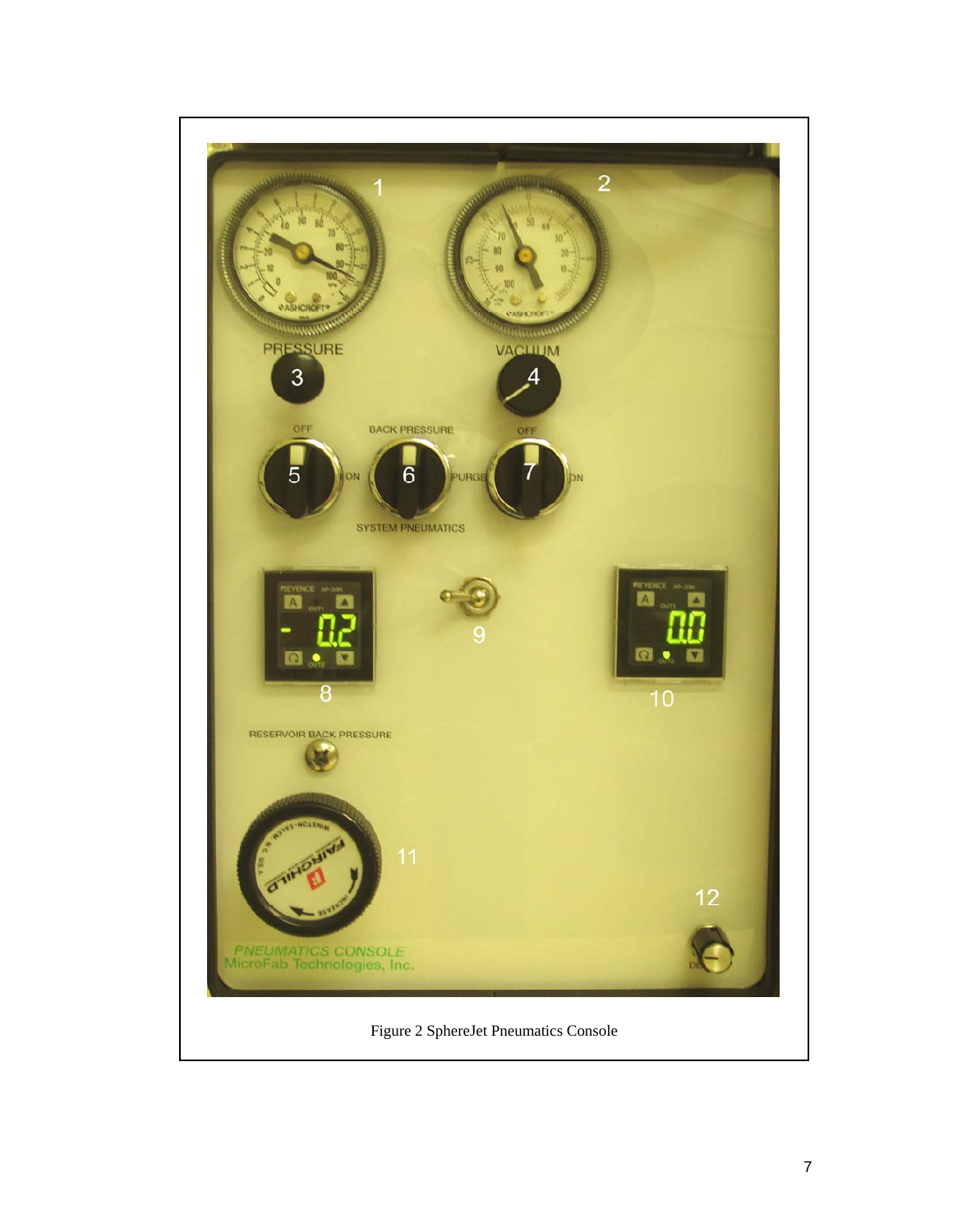#### *Camera & Strobe*

The camera and strobe are designed to be in line with the tip of the dispensing device. The strobe is fixed in its position. The camera can be adjusted for angle and Y-axis adjustment via a setscrew on the camera armature. A focus adjustment is also provided on the camera tube. Because the camera may have moved during shipment, be sure the tip of the dispenser is within the camera's field of view. Although the camera setup is designed to view the dispenser tip in air during setup, you may be able to view submerged dispensing in the catch vessel. This depends on the optical properties of the catch fluid and may require moving the vessel to focus the view.

Each time the dispenser is activated, a signal is also sent to the strobe LED positioned behind the dispenser on the Z-axis. This illuminates the droplets coming from the device. The strobe delay, located in the main program screen or the black dial on the JetDriveIII controller, can be adjusted to increase or decrease the delay between the device trigger and the strobe trigger. Increasing the strobe delay shows the progression of the droplets from the dispenser along their trajectory (Figure 3).



Figure 3 Progression of a droplet from the device as the strobe delay increases

Creating a screen scale allows making drop size and velocity measurements. To create a screen scale, measure the diameter of the device tip in microns, or capture an image of a micron scale slide in the camera view. Install the device within the field of view of the camera, capture an image, and measure the device tip with a caliper or other measuring tool. Divide the value of the actual diameter with the value of the screen diameter; this gives the screen scale value. When you dispense a droplet, measure its screen diameter and multiply it by the screen scale value, and you will get an approximation of the diameter of the droplet. Note that the observed diameter of the drop decreases with the frequency as there is more light collected by the camera and the drops appear smaller due to diffraction. Also, changing the relative position between the camera and the LED could result in changes in the measured drop value.

To calculate drop velocity in drop on demand mode, measure the distance a droplet on the screen moves after increasing the strobe delay a fixed number of microseconds. This measurement creates a distance/time value. Multiply the distance traveled by the screen scale for actual distance, this provides  $\mu$ m/ $\mu$ s. You can convert to meters/second if you choose.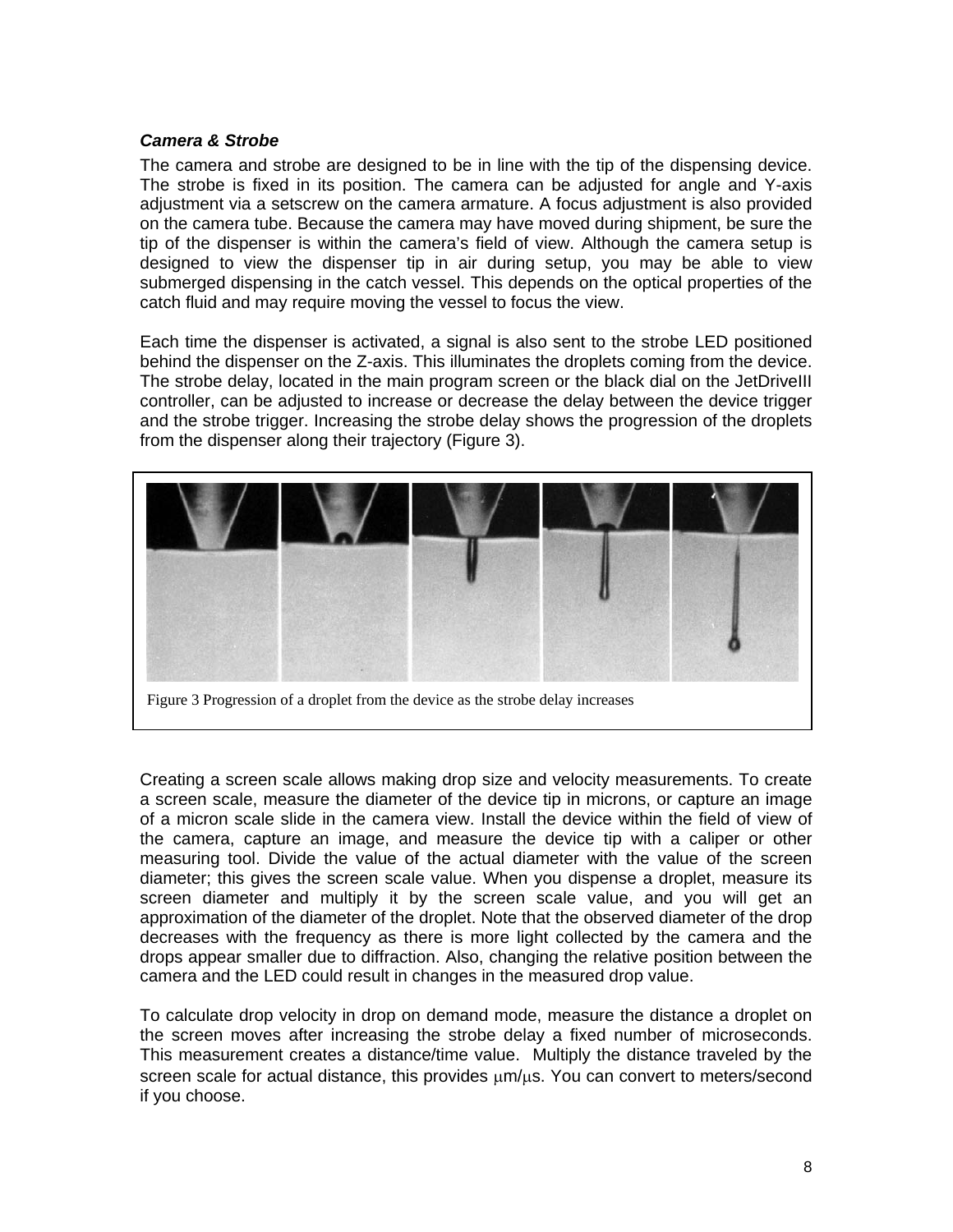

For continuous mode (Figure 4) velocity measurement, calculate the screen scale as described above. Then, measure Lambda  $(\lambda)$  as the distance between two drops. You can calculate an average distance by measuring over several droplets, and dividing by the number of interval between the droplets. You then multiply  $\lambda$  by the frequency (f) and you get velocity. Again, adjust the subunit scale to meters/second if you choose.

# *Printhead*

The printhead is designed to hold a Microfab glass tube based dispensing device with threaded connector, positioned to fit inside the provided collection vessel. The part number is MJ-AT-01-XX, where XX is the orifice diameter in micrometers. The dispensing device can be removed for cleaning by unscrewing it from the fluid union. Replace the device by screwing it back into place and reconnecting the Molex connector. Take precaution not to submerge the entire device within the catch fluid.

## *Stirplate*

This system is provided with a Corning brand stir plate with a digital RPM indicator. For setup, position the catch vessel onto the stir plate, filled with a catch fluid analog such as water, and insert a stir bar. Activate the stir plate and ensure proper vessel alignment by adjusting the catch vessel until the turning stir bar is centered. Although this system comes with octagonal stir bars, off the shelf stirrers can be substituted. Move the Z-stage up and down to be certain the printhead and strobe clear the lip of the collection beaker.

## *Control Software*

Users manual for the SphereJet $T^M$  can be found in the Help section of the active program.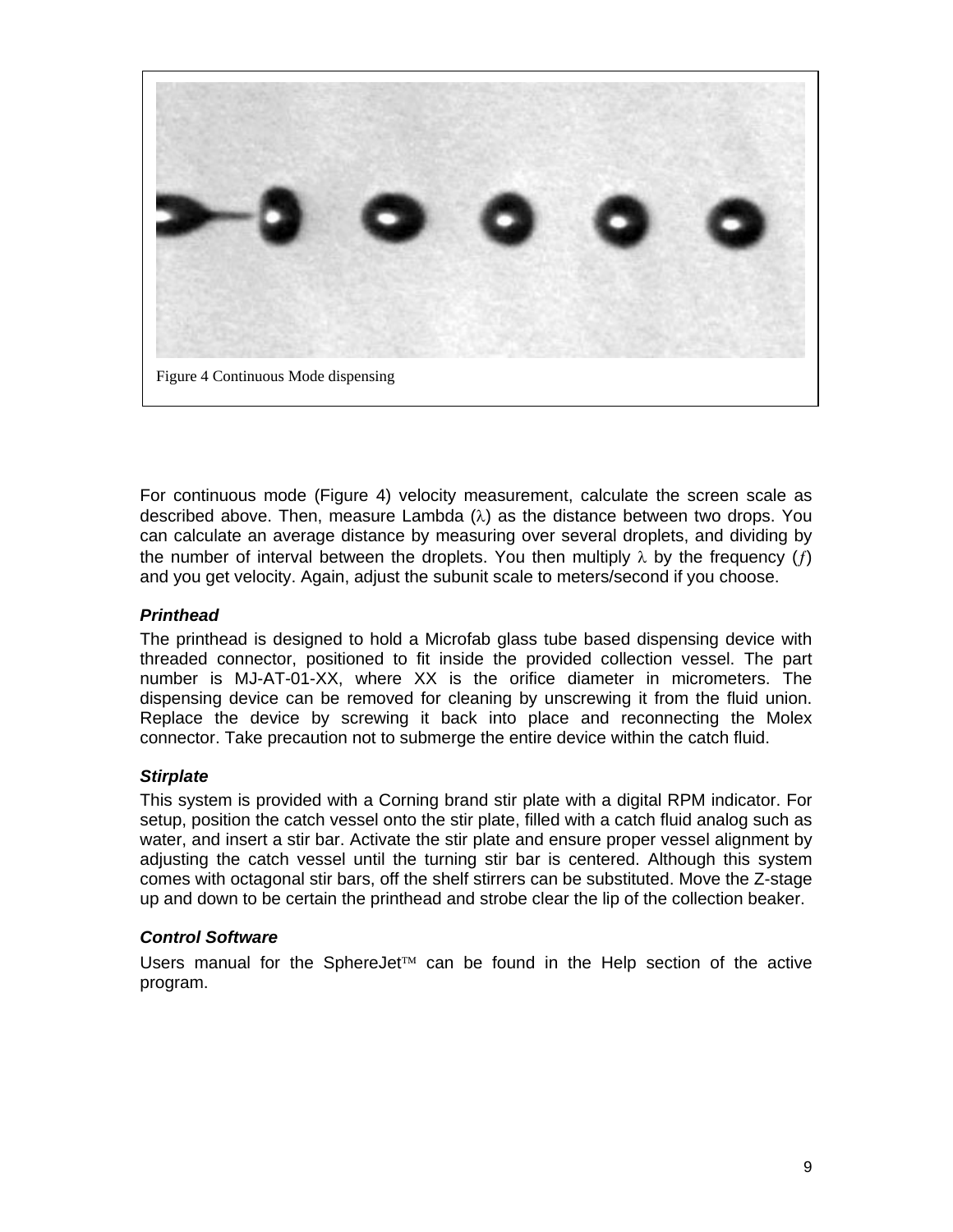# **3 Preparation**

Prior to loading the reservoir, it should be thoroughly cleaned. All measures should be taken to reduce exposing the interior of the reservoir and it's tubing to dust or other contaminants. For this procedure the following items are recommended:

- 1. MilliQ or DI water
- 2. Hot water
- 3. A sonication bath
- 4. Critical cleaning solution (such as Micro-90; Cole Parmer)
- 5. A 1L beaker
- 6. Dust free area or container
- 7. Powder-free gloves
- 8. Isopropyl Alcohol squeeze bottle with clean IPA
- 9. Ventilation attached to the SphereJet enclosure
- 1. To clean the beaker make a 1% critical cleaning solution in hot water and immerse the reservoir, cap, and Minstac<sup>TM</sup> fittings with the tubing, into the beaker filled with hot cleaning solution.
- 2. Sonicate the reservoir for 30 minutes.
- 3. Remove the beaker from the sonicator and pour off the cleaning solution into an appropriate waste container.
- 4. Apply copious amounts of hot water to the 1L beaker containing the reservoir until no more bubbles from the cleaning solution are seen.
- 5. Fill the beaker containing the reservoir with hot water and sonicate for 30 minutes.
- 6. Remove the beaker from the sonicator and pour off the rinsing water into an appropriate waste container.
- 7. Apply copious amounts of hot water to the 1L beaker containing the reservoir for 5 minutes, overflowing the beaker. This should be done in a sink.
- 8. Pour off the excess water from the beaker.
- 9. Wearing gloves, remove each cleaned component of the reservoir and rise thoroughly with MilliQ or DI water, and place it aside in a dust free area or container.
- 10. Reassemble the reservoir and reinstall it on the SphereJet<sup>TM</sup> station.
- 11. Be certain ventilation is functioning through the enclosure before proceeding.
- 12. With the tubing attached to the inkjet device holder, fill the reservoir with MilliQ or DI water (because of the relative position of the reservoir to the device some leakage will occur from the inkjet device) and flush the entire apparatus into an appropriate container using 500mL of water. The system should be pressurized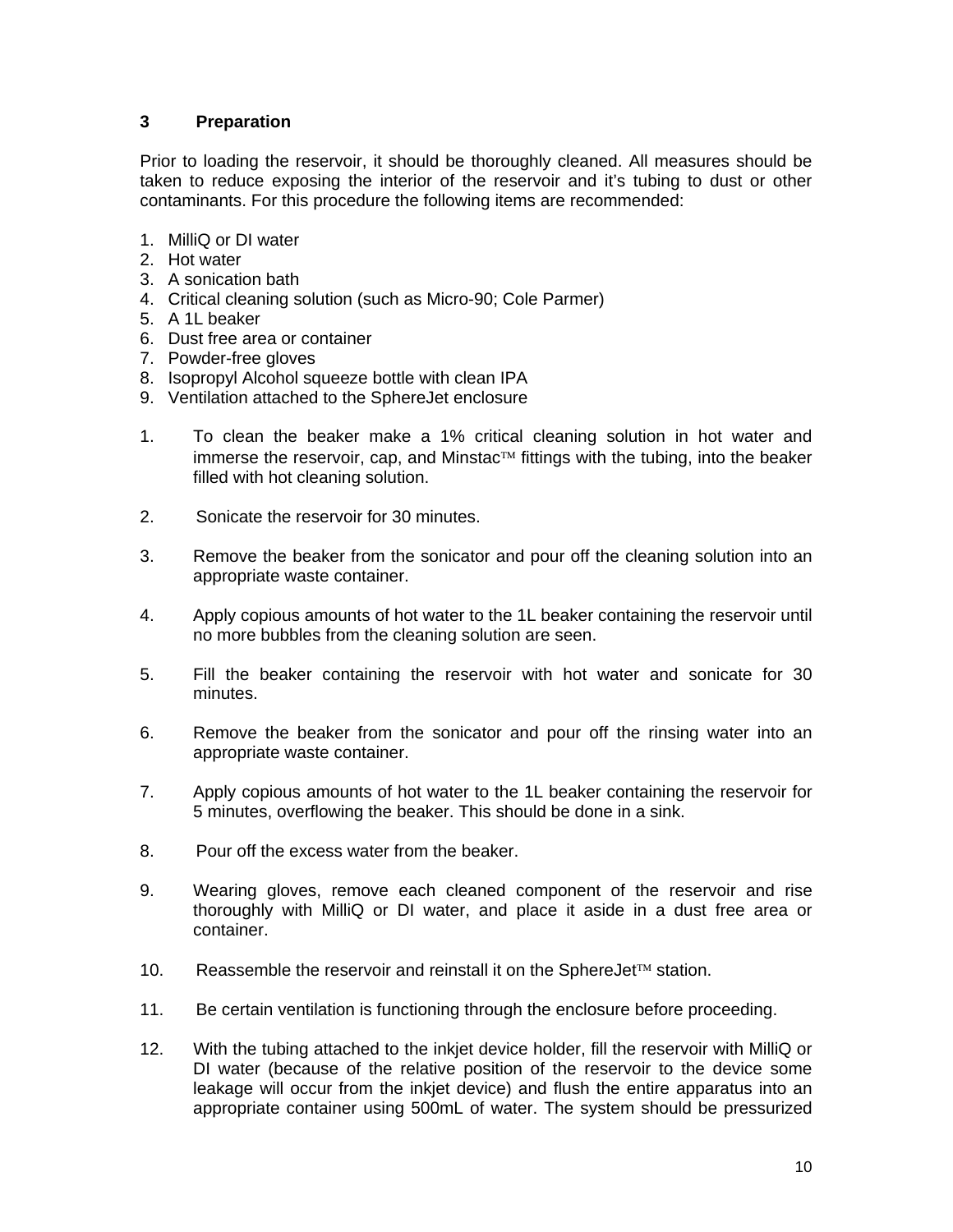to 10psi.

- 13. Repeat this process using IPA
- 14. Purge the IPA vapor using 10psi until no odor is detected and no droplets are seen at the inkjet device Minstac<sup>TM</sup> fitting.

Preparing the reservoir and device for dispensing

Before loading the reservoir with the dispensing solvent, the reservoir, connections, tubing, and dispensing device should be flushed with the primary solvent of the dispensing solution. Please contact MicroFab Technologies Inc., with any questions.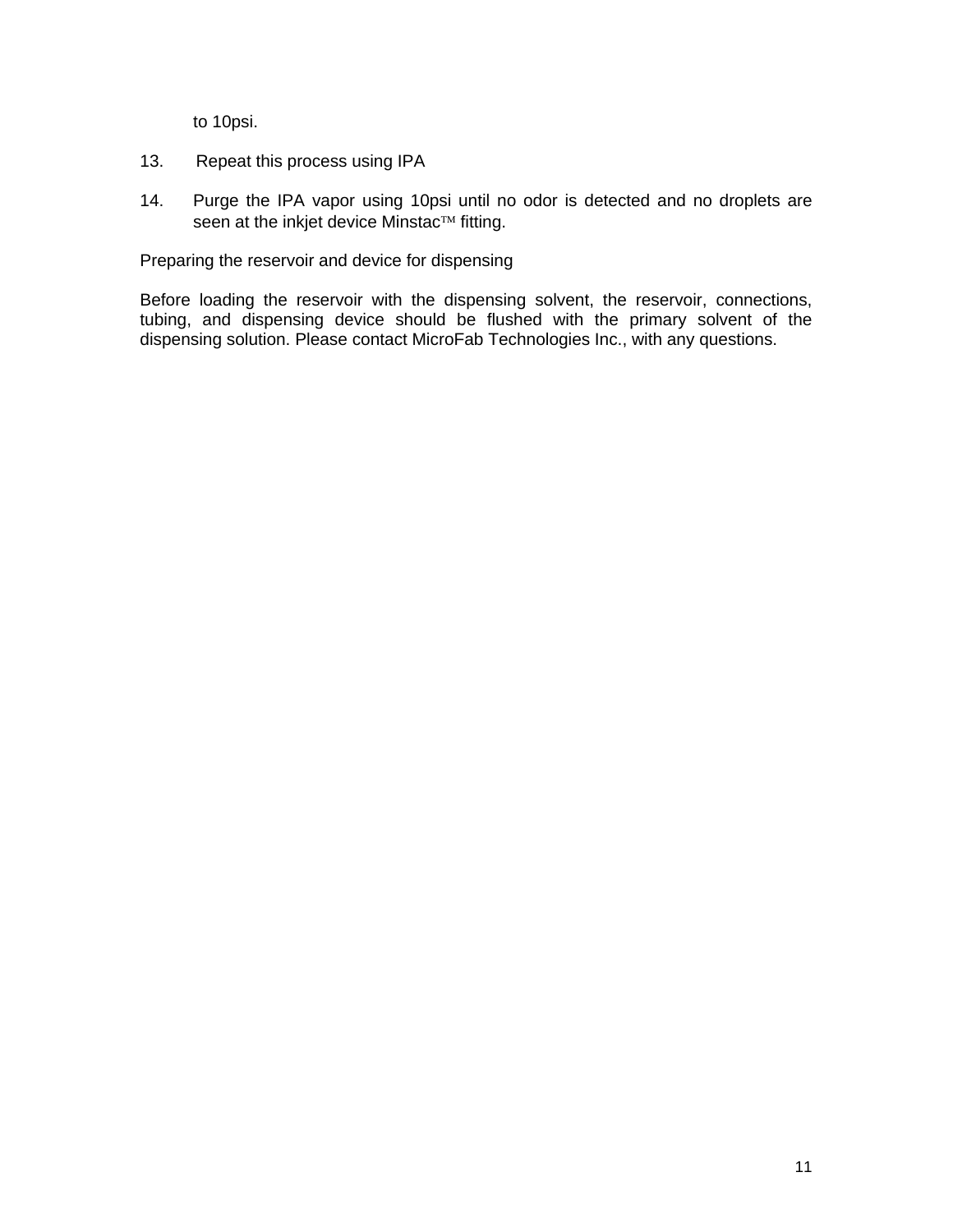# **4. Operation**

# *4.1 Drop-on-Demand Mode (DOD)*

In drop on demand mode, hydrostatic pressure introduced by a fluid level being higher than the orifice and backpressure (low vacuum) is balanced to maintain the fluid meniscus at the dispenser orifice. Here, pressure from the piezoelectric actuator is used to generate droplets. One droplet is ejected per trigger of the device, as controlled by the dispensing program. Because the reservoir is positioned above the level of the orifice, a slight vacuum is needed in drop on demand mode to prevent dripping at the orifice.

Dispensing is accomplished by entering a waveform parameter in the software that will eject the droplet. Each fluid has a different set of waveform parameters that is established through an iterative procedure. Set the selector switch between the Keyence gauges to the left for low-pressure management, and adjust the Fairchild regulator as necessary. As a starting point, set the begin with a unipolar waveform whose rise and fall time is 3.0 $\mu$ s, dwell time of 30 $\mu$ s, voltage of 30V, and frequency of 240Hz. Set the Fairchild regulator to 0.0kPa or with enough vacuum to prevent dripping from the orifice.

Collecting microspheres depends upon the interaction between the dispensing and catch fluid, and is determined through experimentation. Drop on demand microsphere dispensing is typically done with the dispenser tip in air over the catch fluid.

# *4.2 Pressure-Assisted-DOD Mode (PA-DOD)*

In pressure-assisted drop on demand mode, a slight positive pressure is applied to the reservoir during dispensing. This pressure (up to 6 psi in previous work) will aid drop ejection and throughput without significantly increasing the drop diameter. Here, activate the dispensing waveform and apply pressure simultaneously, with the selector between the Keyence gauges set to the left. Adjust the waveform and pressure input (Fairchild regulator) until the desired drop diameter is found in air. Once you have the desired output, submerge the tip into the catch fluid through the program if this is compatible with your experimental setup. Experimentation is required to match the microsphere output with initial droplet size in air.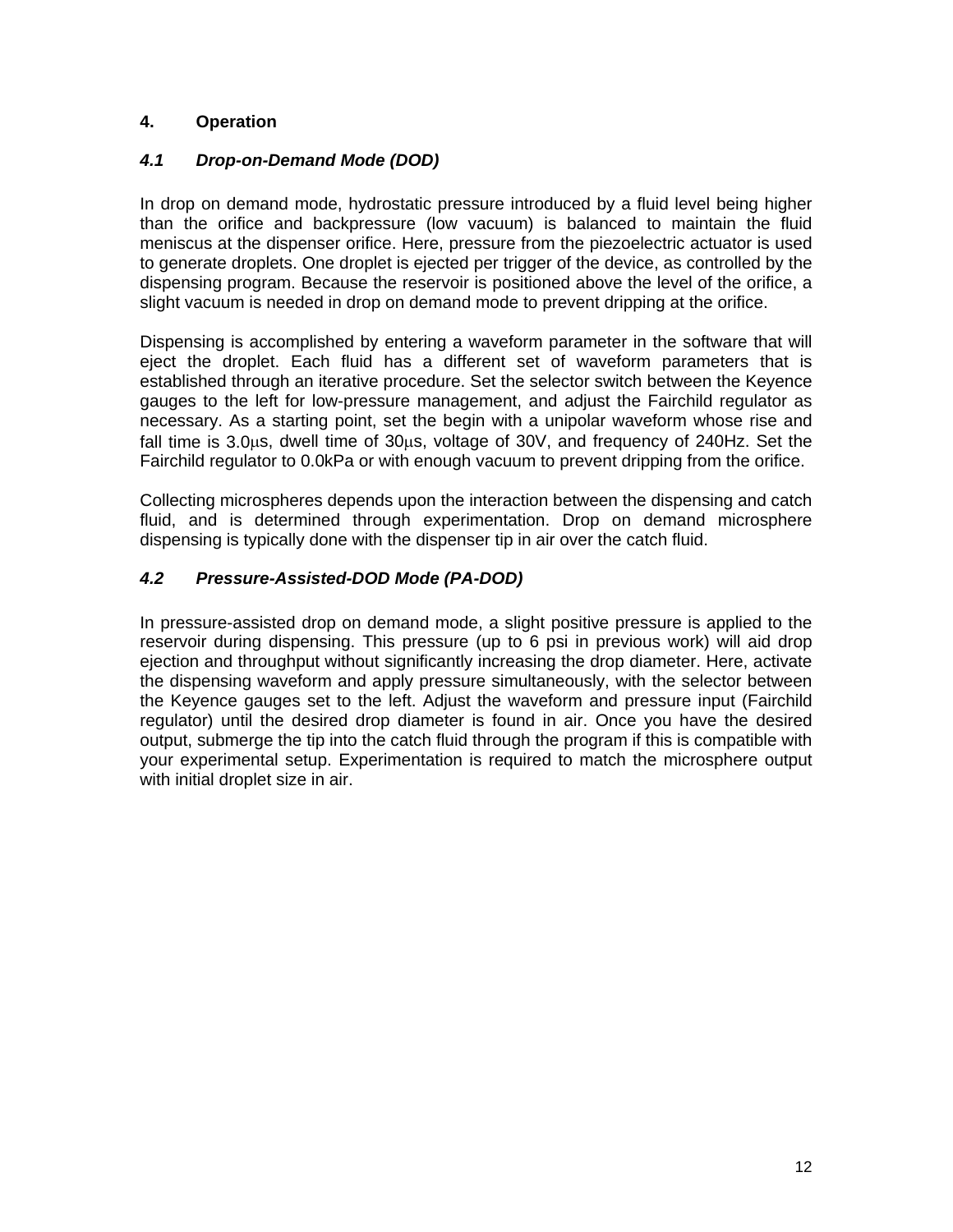# *4.3 Continuous Dispensing Mode*

Continuous mode dispensing uses the disruption created through the active piezo actuator in the device to breakup a pressurized stream of fluid. This leads to a larger drop when compared to drop-on-demand, typically double the orifice diameter. This system provides pressure up to 100psi. In this paradigm, high pressure and high frequency triggering combine to create a stream of uniform droplets from the dispenser tip. This technique is best suited for high throughput applications.

Set the selector switch that is between the Keyence gauges to the right for high pressure. Turn the Fairchild regulator until the desired pressure is achieved and activate the dispensing device. Typically, high frequency sinusoidal waves are used for continuous mode dispensing. Once you create the desired output, submerge the tip and begin collecting. This process will require experimentation because no single technique can cover all possible dispensing and catch fluid pairings. Supplemental information on the theory of continuous mode dispensing is provided.

There is shrinkage in the spheres during the solvent extraction so an iterative process has to be used to produce the desired size. As a first order approximation, the drop size (before fluid extraction) is about twice the orifice diameter. Shrinking depends on the solvent used in the solution for the microspheres and the solvent extraction and is typically in the range of 10-20%. Use these formulas to select an orifice size. Additional adjustment of the drop size is provided through the control parameters: applied pressure and perturbation frequency.

The first step is to setup the dispensing in air. Increase the pressure and the sinusoidal perturbation to where the fluid leaves the orifice as seen in Figure 5. Measure the distance between droplets or "bumps" to determine the wavelength  $(\lambda)$ . For an accurate measurement measure the distance over several intervals (drops) and



divide by their number. The distance should be around 4.5d, where d is the orifice diameter. If the wavelength is smaller, increase the pressure to get to the desired value. If the wavelength is larger, decrease the applied pressure.

Immerse the dispenser in the solvent extraction bath and apply the pressure and frequency determined above. Process the spheres as described in the next section and measure the final diameter. Adjust the pressure and frequency accordingly:

- To increase the size of the final microspheres reduce the frequency while maintaining the pressure constant or increase the pressure at constant frequency
- To reduce the size of the final microsphere change the parameters in the opposite direction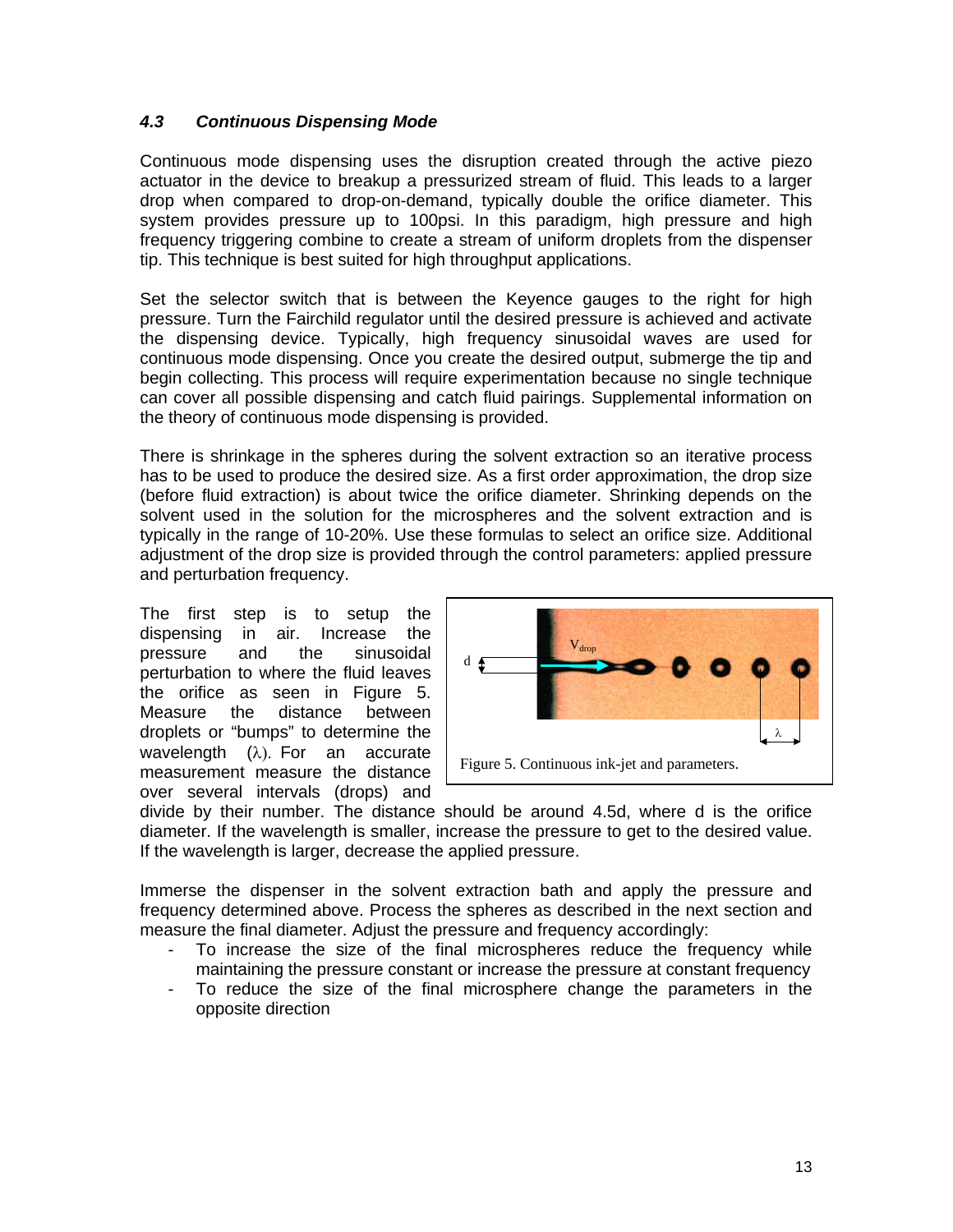#### 5 Microsphere Collection & Processing

The SphereJet<sup>TM</sup> system was designed for batch microsphere collection into a 1L beaker using a submerged dispenser tip. Dispensing parameters including waveform, type of dispensing method, dispensing and catch fluids, and stirrer speed must be determined experimentally.

In previous experiments, once dispensing parameters have been selected, the dispenser tip is lowered into the catch fluid for a period of time. Microsphere formation depends upon the thermodynamic interaction between the dispensed solution and the catch fluid As the microsphere forms inside the catch fluid, the solvent used in the dispensed solution exchanges position with the catch fluid, solidifying the microsphere. Formed microspheres are allowed to stir for a period of time, determined experimentally, then removed via filtration, or liquid nitrogen freezing and sublimation of the frozen catch fluid.

Dried microspheres have been manipulated with a fine brush, or sharp edged laboratory spatula. Static electricity, or the presence of charge on collection or storage vessels will impair manipulation. Drying the microspheres through sublimation in their final storage vessel can eliminate the need to manipulate them.

Sample Collection Regime

- $\bullet$  Stir the microspheres in the catch fluid for 1 2 hours
- Stop stirring, and allow the microspheres to settle for 15 minutes, then withdraw 800mL of catch fluid, and replace it with DI water. Repeat stirring for 15 minutes.
- Repeat stirring, settling, and DI water rinses 3-5 times.
- Vacuum filter the rinsed microspheres through an appropriately sized screen or filter paper.
- Allow the microspheres to air dry, then place in a storage vessel.

Collection methods will differ, however the most important aspect is to remove as much of the polymer solvent from the microspheres as possible before they are dried. This removal may also be completed through lyophylization.

An example of MicroFab's previous microsphere work can be seen at www.microfab.com.